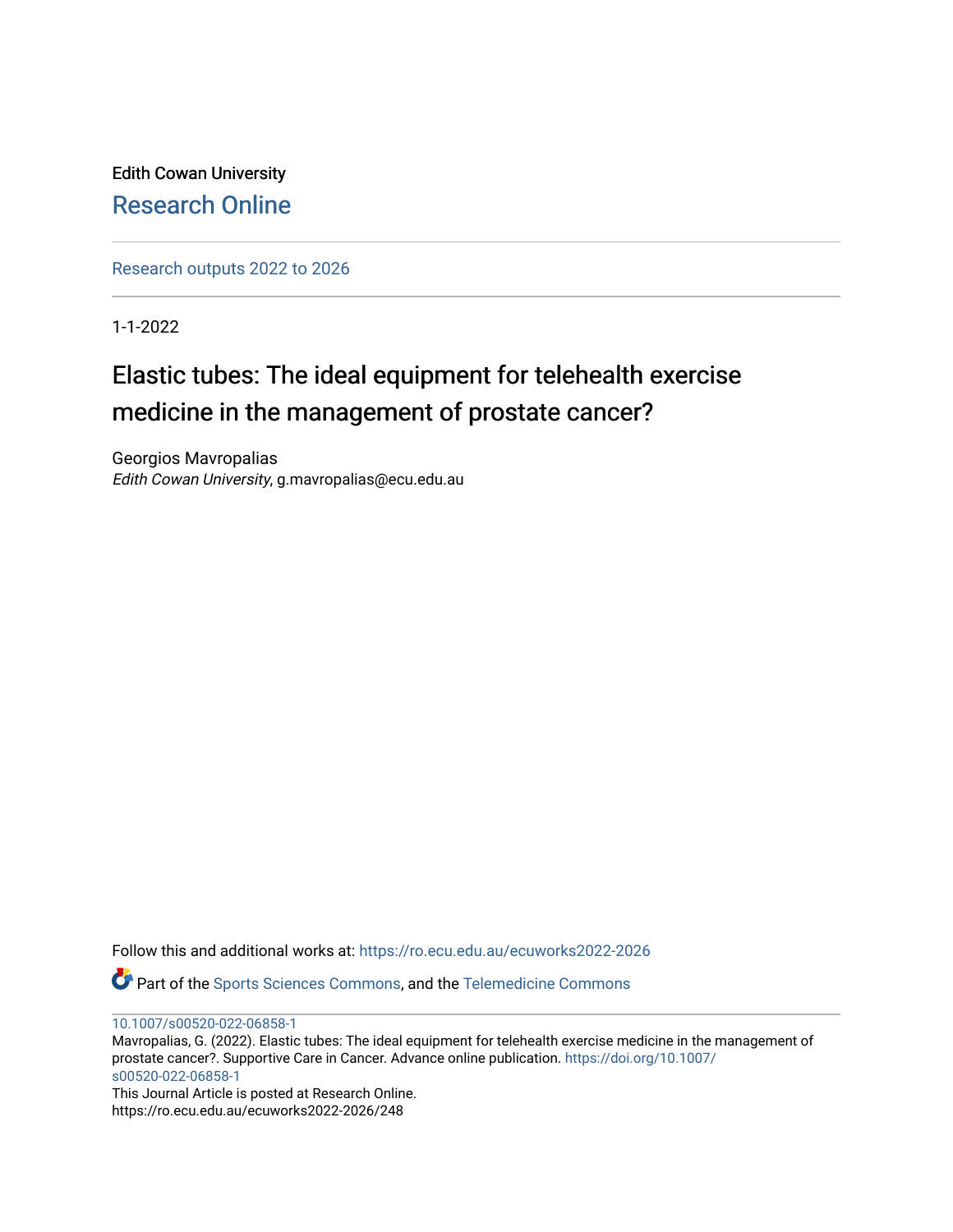#### **COMMENTARY**



# **Elastic tubes: the ideal equipment for telehealth exercise medicine in the management of prostate cancer?**

**Georgios Mavropalias1,[2](http://orcid.org/0000-0001-7753-5693)**

Received: 1 December 2021 / Accepted: 21 January 2022 © The Author(s) 2022

#### **Abstract**

Prostate cancer (PCa) affects 1 in 8 men, but exercise therapy has been shown to be a very effective intervention not only to induce physiological benefts but to also reduce the side efects of cancer treatments typically administered during PCa. The COVID19 pandemic has restricted access to exercise clinics, a problem which always existed for people living in rural and remote areas. This caused many exercise physiologists and researchers to transition their clinic-based exercise to online, home-based exercise. We would like to propose that researchers and exercise physiologists should consider the use of elastic tubes in both research and the clinical management of PCa, when exercise programs are administered remotely, as their characteristics make them an ideal exercise equipment. In this article, the characteristics, considerations, and information on quantifying exercise dosage when using elastic tubes in remote exercise delivery are discussed.

**Keywords** Exercise medicine · Telehealth · Home-based exercise · Exercise therapy · Prostate cancer treatment

# **Clinic‑based to home‑based exercise medicine for prostate cancer**

According to the American Cancer Society and Cancer Council Australia, 1 in 8 men in the USA and 1 in 6 men in Australia will be diagnosed with prostate cancer (PCa) during his lifetime. Exercise therapy has been shown to be a very effective intervention not only to induce physiological benefts but to also reduce the side efects of cancer treatments typically administered during PCa. Specifcally, we have previously shown that resistance exercise training (RET), performed 2–3 times per week for 12 weeks, prevented muscle loss in PCa patients undergoing androgendeprivation therapy, even when combined with radiotherapy [\[1\]](#page-3-0). Moreover, 12 weeks of RET enhances the expression of serum myokines with tumor-suppressive efects in PCa patients [[2](#page-3-1)]. Therefore, RET is an important intervention that can both exercise tumor-suppressive efects and also reduce the side efects of PCa treatments.

In the past 2 years, the COVID19 pandemic rendered a lot of people around the world unable to access exercise facilities, including PCa patients from receiving exercise therapy in exercise physiology clinics. In addition, the same challenge always existed with PCa patients who lived in remote or rural areas with no access to exercise physiology clinics. In the past year, many exercise physiologists and researchers transitioned their clinic-based RET to online, home-based RET. For example, in a recent paper, Winters-Stone et al. reported that they are conducting a home-based RET trial in PCa patients to investigate if it results in a fall reduction, by providing the participants with free weights to use in their homes [\[3](#page-3-2)]. We would like to propose that researchers and exercise physiologists should instead consider the use of elastic tubes in both research and the clinical management of PCa, when exercise programs are administered remotely.

## **The value of elastic tubes as a telehealth tool**

An elastic tube set is composed of diferent elastic tubes with metallic attachments at their ends, where grip handles or foot straps can be connected (Fig. [1](#page-2-0)). Commercial sets also contain door anchor points, to enable the performance

 $\boxtimes$  Georgios Mavropalias georgios.mavropalias@gmail.com

<sup>&</sup>lt;sup>1</sup> Exercise Medicine Research Institute, Edith Cowan University, 270 Joondalup Drive, Joondalup, WA 6027, Australia

<sup>&</sup>lt;sup>2</sup> School of Medical and Health Sciences, Edith Cowan University, Joondalup, Australia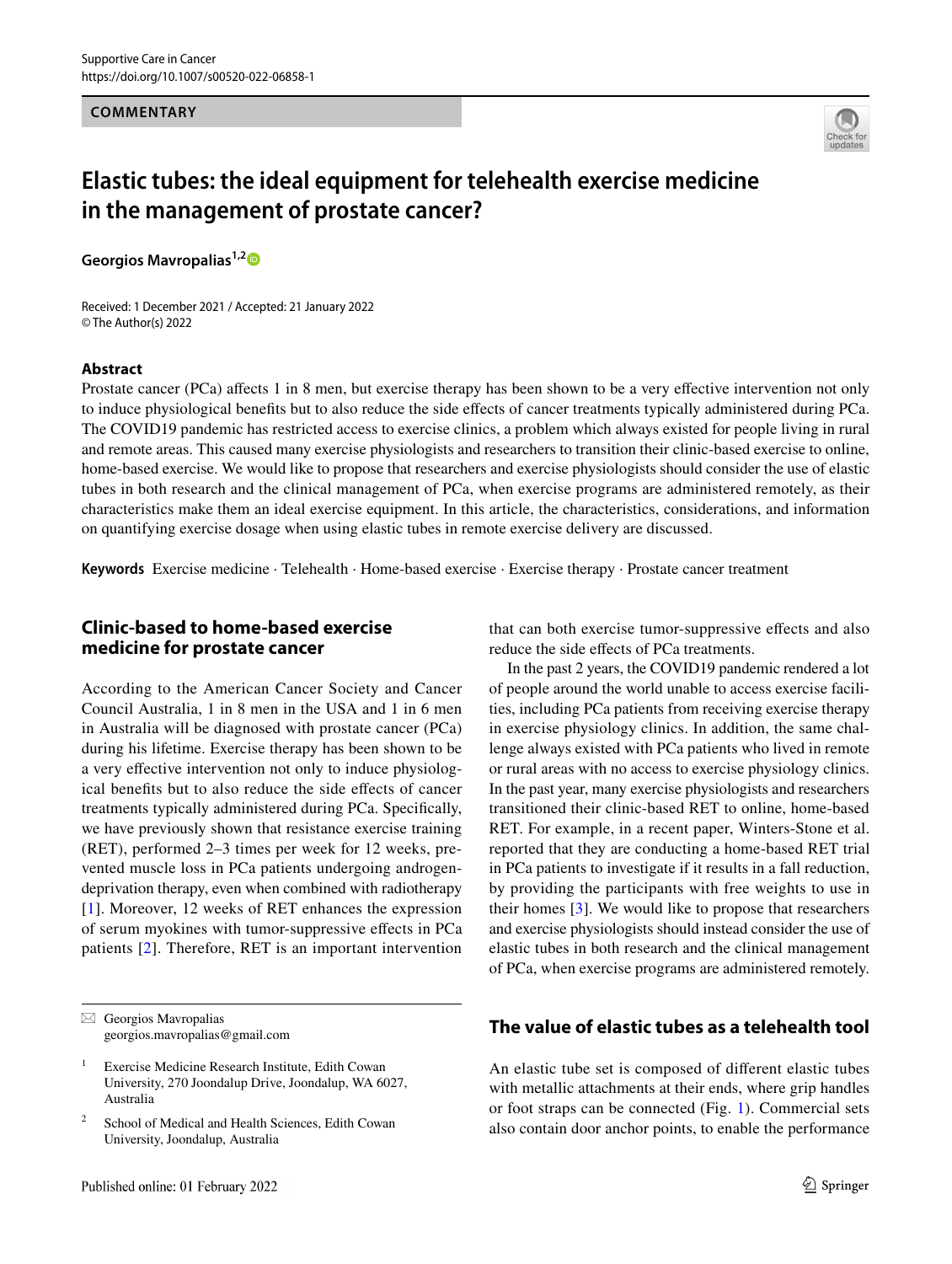

**Fig. 1** An elastic tube set. 1: The elastic tubes of diferent resistance levels, 2: ankle straps, 3: handles, and 4: door anchor. Each of these attachment points can be connected with multiple tubes at one time, to increase resistance as required

<span id="page-2-0"></span>of pulling exercises with two limbs. When multiple tubes are combined, they can result in loads of more than 70 kg, with multiple handles and foot straps to allow the execution of almost every exercise that is possible with gym machine equipment. Moreover, when considering the diferent characteristics of resistance exercise equipment, elastic tubes can be considered an ideal equipment for telehealth exercise therapy. Specifcally, the equipment scores very high in terms of compactness, home usage, adjustability, portability, simplicity, multiplicity, noiselessness, light weightlessness, inexpensiveness, efectiveness, safety, durability, and not requiring supervision [\[4](#page-3-3)].

#### **Elastic tubes in prostate cancer telehealth**

Exercise training using elastic tubes can efectively increase fat-free mass and muscle strength and decrease fat mass and frailty, to the same extent as free weights or machine equipment [\[5](#page-3-4)–[9\]](#page-3-5). These fndings are particularly important for PCa patients, which are typically over 65 years old, are sedentary, and in many cases frail [\[10\]](#page-3-6). In patients with PCa, frailty is associated with worse health-related quality of life [\[10](#page-3-6)], while higher muscle mass, and lower fat mass are associated with overall survival  $[11]$  $[11]$ , and thus, exercise training with elastic tubes cannot only improve ftness, but can also result in crucial disease-specifc benefts.

Transitioning from free weights or machine equipment can be confusing for the patients, as the resistance of the tubes is variable, and they cannot always perfectly approximate the load that would be explicitly indicated on free weights or machines. Regardless, one study in sedentary middle-aged women successfully used perceived exertion in the active muscles, increasing fat-free mass and strength to the same extent as weight machines [[8](#page-3-8)]. Thus, we recommend using perceived exertion or effort, two concepts which can be easily understood even by patients unaccustomed to exercise terms and quantifcation of exercise dosage. PCa patients can be provided with elastic tubes, either for clinical practice or research, along with a guidebook, either printed or online, demonstrating the correct usage of the equipment, the available exercises, and a scale of perceived efort. In addition, the exercise routine can also be supplemented with bodyweight exercises.

Quantifying exercise dosage correctly is important to tolerability and adherence to exercise in people with cancer [[12\]](#page-3-9). The patient can be prescribed specifc sets and repetitions, and asked to attach diferent tubes for each exercise, to achieve a target perceived efort. The patient could then write down the total load from the combination of the tubes used, so that the dosage can be quantifed. The length of the band greatly afects the elastic force exerted; therefore, the patient should be told to keep their distance from the attachment point constant. Moreover, the patient can also report if there were any myoskeletal pains, and the exercise program can be modifed accordingly.

The feld of telehealth exercise medicine for PCa is still emerging, and there is a lot of potential to improve the delivery of exercise therapy to PCa patients who have limited access to exercise physiology services. We urge researchers and exercise physiologists to consider the use of elastic tubes in both research and the clinical management of PCa, as an inexpensive, portable, safe, and effective exercise equipment.

**Author contribution** GM conceptualized and designed this commentary, wrote, reviewed, and revised the manuscript. The author approved the fnal manuscript as submitted and agreed to be accountable for all aspects of the work.

**Funding** Open Access funding enabled and organized by CAUL and its Member Institutions.

**Code availability** Microsoft Word

#### **Declarations**

**Ethics approval** N/A

**Consent to participate** N/A

**Consent for publication** N/A

**Conflict of interest** The authors declare no competing interests.

**Open Access** This article is licensed under a Creative Commons Attribution 4.0 International License, which permits use, sharing, adaptation, distribution and reproduction in any medium or format, as long